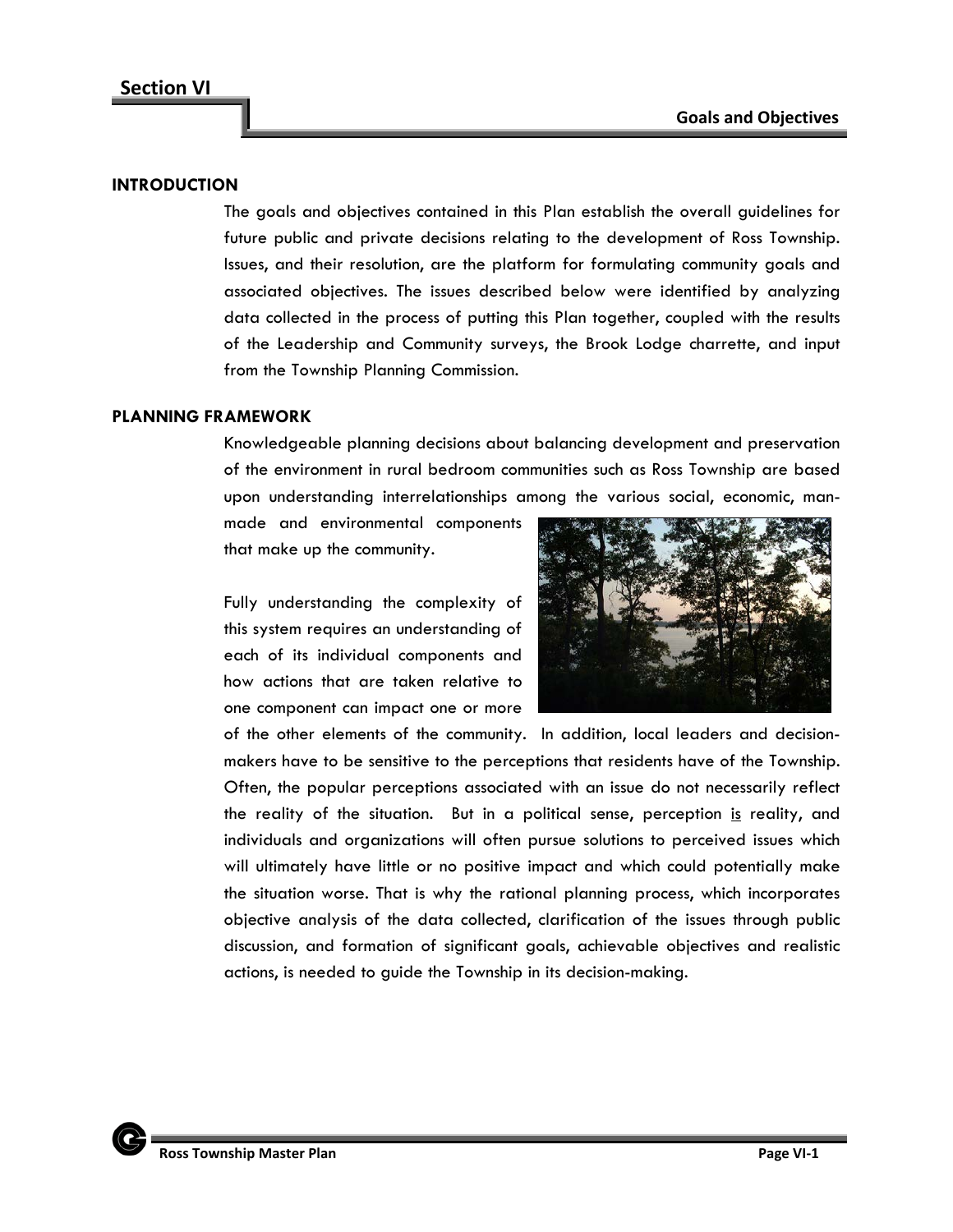#### **Issues**

In the development of the Ross Township Master Plan, certain planning issues have emerged that will chart the future direction of Ross Township**.** These issues have been defined through analysis of "hard" data and information, and public input through surveys and discussions. They are presented within the categories of Social/Economic Issues, Land Use Issues, Natural Resource Issues and Public Facilities and Services Issues and are not listed in any particular order of importance.

## **Social/Economic**

- The median age of the Township's residents is substantially higher than the County in general (by an average of 9 years), and is projected to continue to go higher. Part of that trend has been a consistent decline in the number of 20-34 year old residents.
- Typical of other communities, the Township is experiencing a decline in its proportion of married couple households and an increase in single parent (female-headed) households, which tends to generally have an adverse effect on family stability and increase the need of social service assistance.
- While the average value of a home in the Township is higher than the County in general, such higher values often preclude those who desire to move into the Township from doing so. A number of residents expressed concern over the high cost of housing or high (inflated) property values. At the same time, housing value is directly related to property tax assessment. This is a problem that is implied by the reluctance of a majority of community survey respondents to pay additional property taxes for specified Township facilities or services.
- Future population growth is the most important issue that concerns Township residents. There are a number of implications – social, economic, and environmental – associated with new residents moving into the area.
- The fact that approximately 25 percent of the Township's land area is nontaxable is of concern to residents. This has had a substantial impact on the Township's potential revenue. While such land uses do not produce property tax revenue, they do help to maintain an open space environment.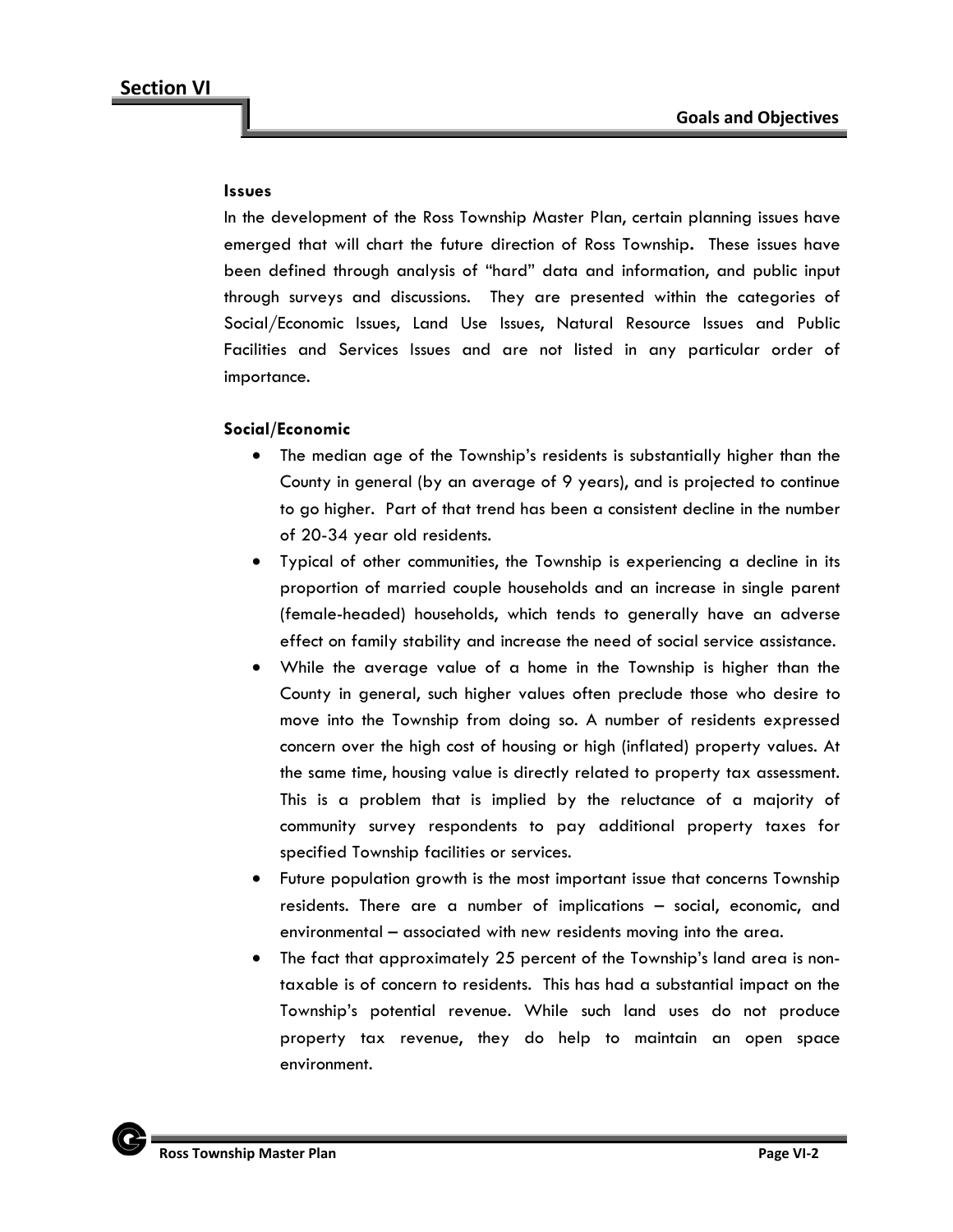#### **Land Use**

- There is a perception that land use management within the Township is a concern**.** That is tied to a number of factors identified in the community survey, including division of farmland for residential development and loss of open space.
- The high density of housing around Gull Lake is of concern to residents.
- Some feel the intensity of development around lakes is creating "overload," exceeding the capacity of Township lakes to reasonably accommodate watercraft. The "Recreation Carrying Capacity Study" collaborates that perception.



There is a concern among some

residents that there are too many golf courses within the Township. While such land uses may not produce as much property tax revenue as other, more intense uses, they do help to maintain an open space environment. On the other hand, the chemicals and fertilizers used on golf courses create a greater potential for groundwater contamination.

• Overall, a substantial majority of residents desire to retain the rural character of the Township. While it is not possible to unreasonably preclude new residents from moving into the Township, rural character can be sustained through appropriate land use management techniques.

#### **Natural Resources**

• The rural character of the Township is dependent upon the character and quality of its natural resources, and there is a general concern that, as a

result of new residential development (existing and future), those resources will be altered or lost forever.

• While the **loss of farmland and open space** are land use issues, they are also natural resource issues, as development typically depletes at least a portion of the

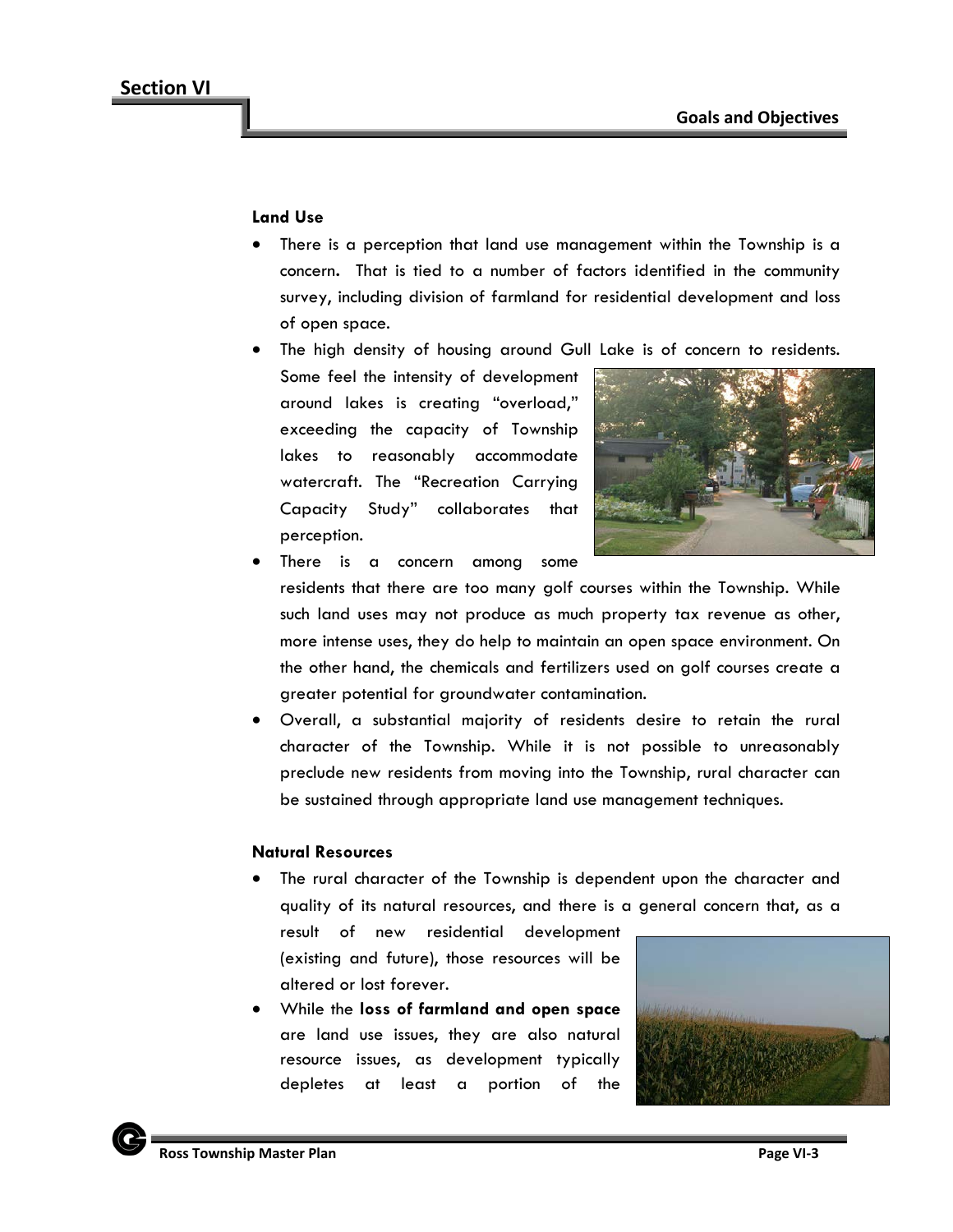development area's natural vegetation, increases the amount of impermeable surface area (parking lots, roofs, sidewalks, streets, etc.), and changes the natural topography of an area with the potential of increasing soil erosion and surface water contamination.

- The **loss of wetlands** is a concern among residents. While the potential for losing large wetlands is diminished by the Michigan Natural Resources and Environmental Protection Act (PA 451 0f 1994), there is the potential of eliminating smaller wetlands (under 5 acres) without a local wetlands protection ordinance.
- With the Township's relatively hilly topography, numerous streams, wetlands and lakes, excavation related to construction can create conditions leading to **soil erosion** if such excavation is not regulated to minimize erosion, as well as visual "scarring" of the landscape. Soil erosion can negatively impact surface waters as sediment, resulting from erosion, can build up in lakes and change the natural balance between water, nutrients and inorganic materials.
- There are larger expanses of woodlands within the Township, with the Kellogg Forest being the most predominant, and also the most managed. However, there is a concern that additional development will contribute to the **loss of some of the Township's existing woodlands**.



- Because there is no community water system within the Township, residents are sensitive to the need to prevent **contamination of groundwater.** As described in Section II, the natural cycle of groundwater recharge is aided by natural vegetation and wetlands acting as filters.
- The potential for runoff of fertilizers and chemicals from residential yards around lakes, as well as substantial use of motor driven watercraft, have created a concern about **surface water contamination.** This is also addressed in the Four Townships "Environmental Carrying Capacity" Study.
- Outside of Gull Lake, there are no lakes within the Township that are served by a community sewer system (although portions of Sherman Lake may be in the future). As lakes develop with additional residential units, each with its own private septic system, the potential for **surface water pollution** increases. Overuse of the shoreline, particularly with lawn

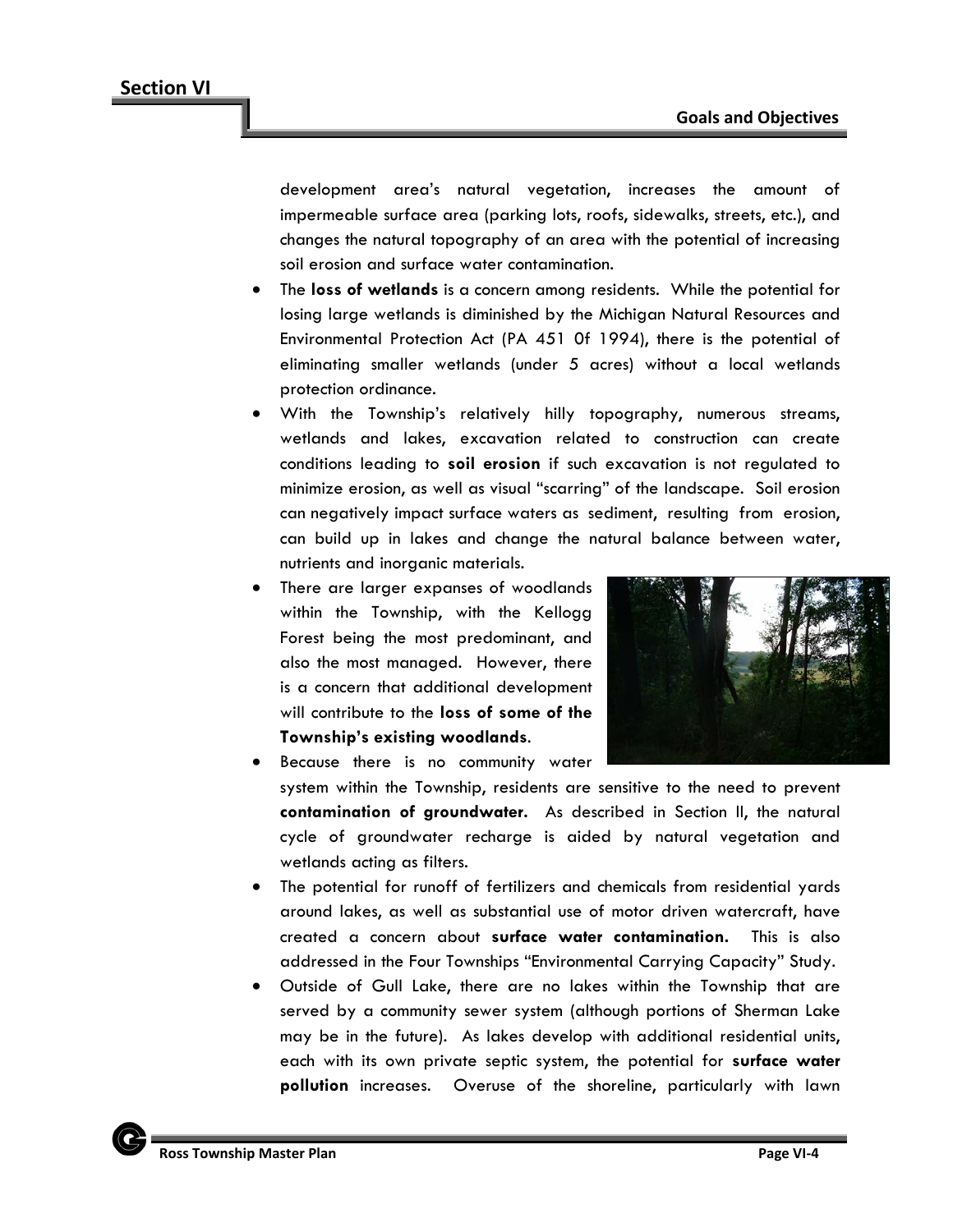fertilizers and lake access lots, can also contribute to lake contamination or eutrophication. Increased shoreline density will also contribute to lake degradation through increased stormwater runoff resulting from an increase in impermeable surface areas.

# **Public Facilities/Services**

- The ability of the Township to manage land use changes is closely tied to the requirements and standards established within its adopted zoning ordinance, as well as the ability of Township officials and staff to administer that ordinance, as well as other land use regulations. One of the concerns expressed in the community input section, in light of the land use changes that have more recently occurred in the Township, is the perceived **weakness in the enforcement of the zoning ordinance to effectively regulate land use.**
- **Road maintenance** is an issue among residents. Since public roads within the Township are under the jurisdiction of the Kalamazoo County Road Commission, that agency has the primary responsibility for resolving this concern.



- **Hiking and biking lanes along roadways as well as separate trails**, while not necessarily considered an issue of concern, are clearly desired by residents and consequently should be addressed as part of this Plan.
- **Most residents desire better yard waste pickup**.
- **Overuse of lakes** in the Township was cited as a concern by a number of residents (presumably those living on lakes). Previous studies have indicated that the Township's lakes have exceeded their maximum recreation carrying capacity. Associated with that concern is perception that there is too much public access to lakes. Management of public access and recreational use of lakes needs to be addressed.

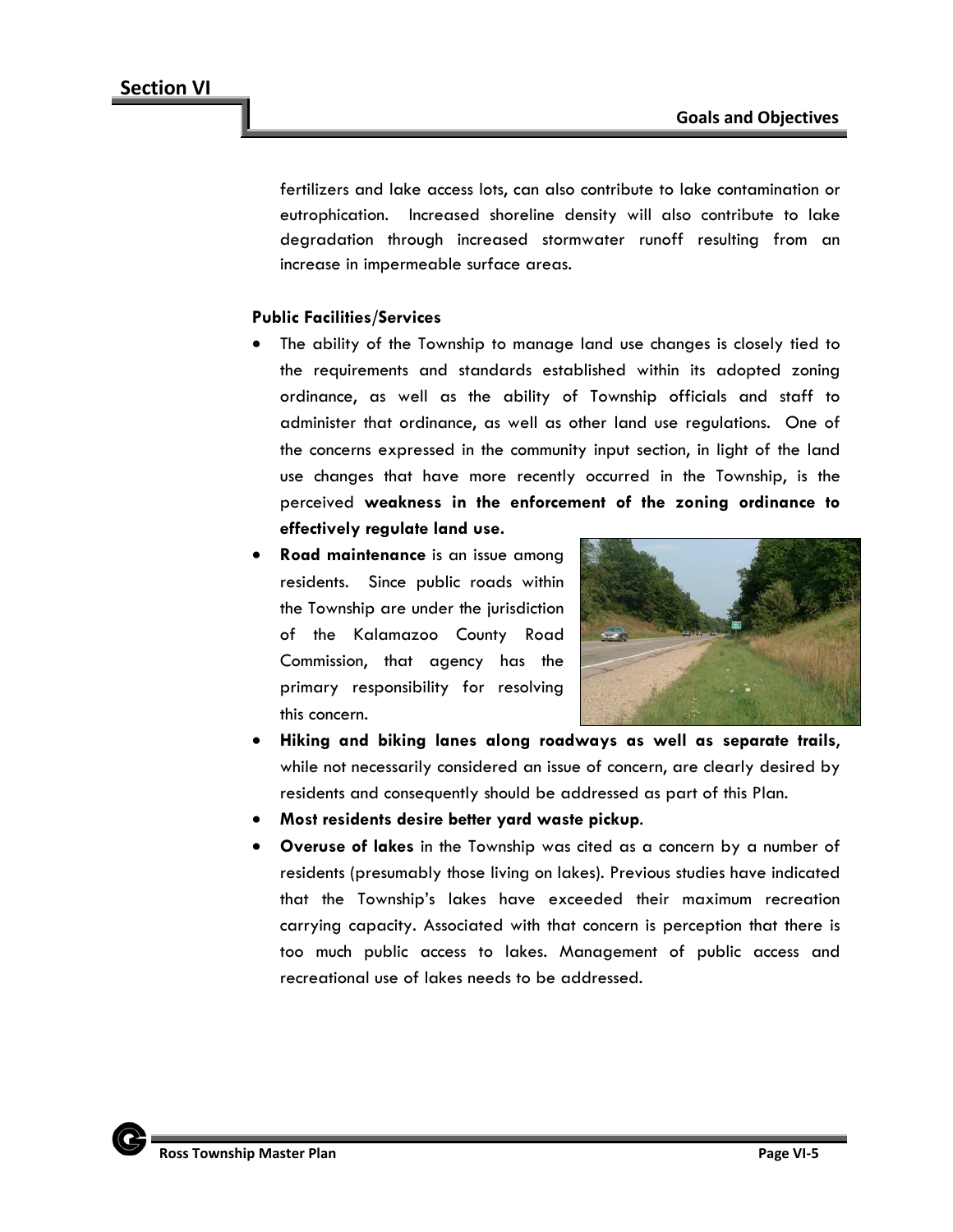## **GOALS AND OBJECTIVES**

The preceding description of current and future issues outlines the concerns and possibilities that the public, local leaders, and analysis of data have clarified. The next stage of the planning process is to establish guidelines to resolve those issues that are a concern and capitalize on the potentials for positive change. Those guidelines are reflected in defined **goals** (end-points) toward which this Plan will attempt to strive. In order to advance the potential to achieve these end-points, each goal contains a series of **objectives,** which are more detailed descriptions of the components of the goal and clarify the methods that will be used to achieve that goal.

## **OVERRIDING GOAL**

Ross Township will preserve its rural character. Rural character is a quality that reflects a predominance of natural vegetation, open space (larger aggregations of undeveloped areas) or farmland, water resources and viewsheds, relatively undisturbed by man-made changes to the landscape.

- A. Designate areas for residential development close to existing "built-up" areas within close proximity to utilities and adjacent to main roadways.
- B. Identify areas for residential development in non-prime farmland areas; avoiding developmental impact upon existing wetlands, woodlands**,**  prime farmlands and other rural open space areas.
- C. Conserve large parcels in prime farmland areas.
- D. Enhance existing commercial development in the 38<sup>th</sup> Street/M-89/Gull Lake Drive area, work with the Village of Augusta to promote compatible commercial development, and discourage scattered, sprawling strip development throughout the Township.
- E. Protect residential districts from urban sprawl by reducing conventional plat and land division development to an absolute minimum through the use of land use management techniques that will encourage creative

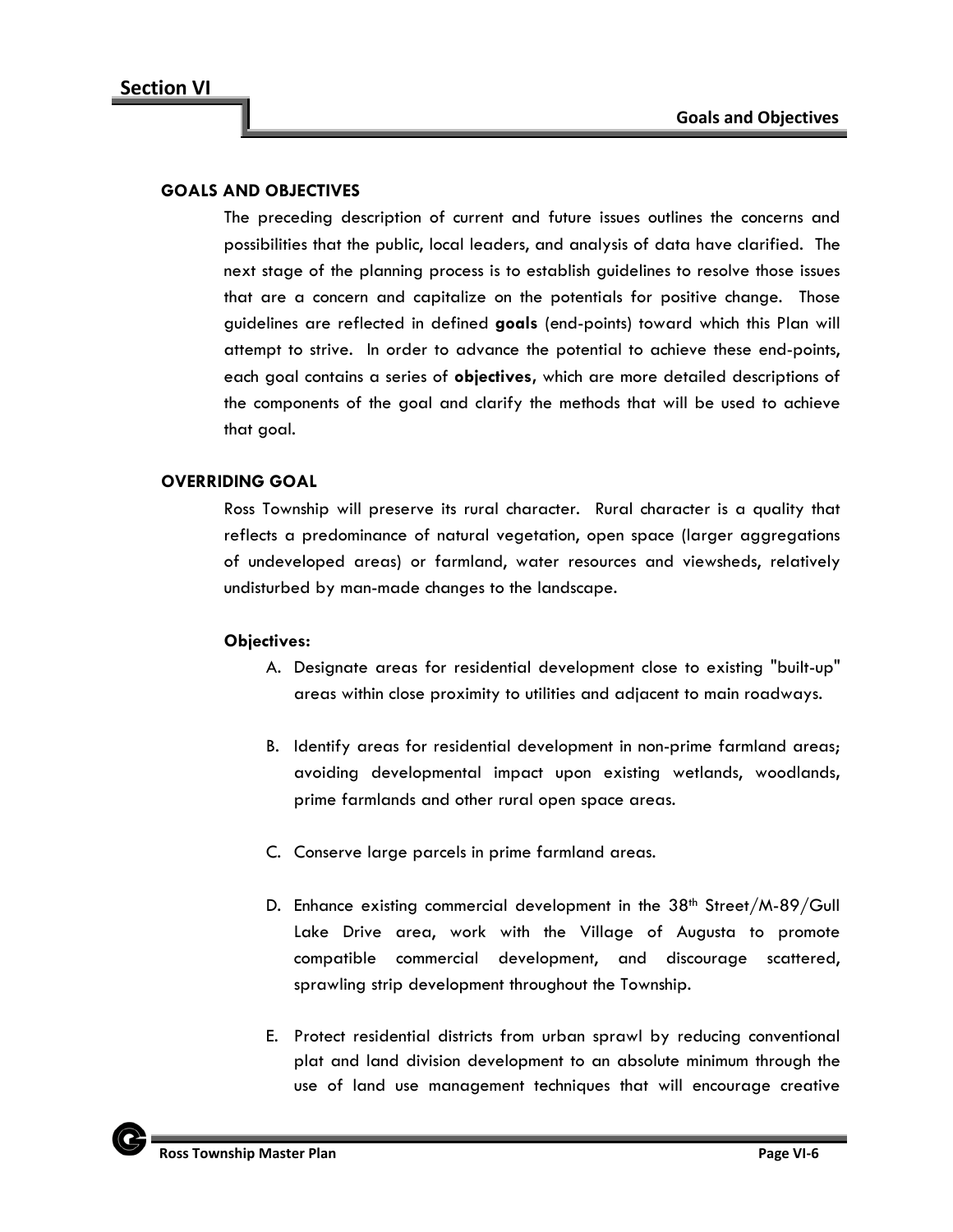design and concentrated (clustered) development, maximum preservation of natural areas and use of open space.

- F. Integrate commercial and industrial land uses into their surrounding environment through appropriate and attractive architecture and signage, road setbacks, site design, and sensitivity to the natural environment, minimizing typical strip development layout.
- G. Enhance the awareness of residents about the benefits of conservationoriented design.
- H. Apply development standards to protect the Township's natural resources, including lakes, rivers, streams, wetlands, groundwater, woodlands, and steeper slopes.

# **SUPPLEMENTARY GOALS**

Ross Township will:

# **1. Conserve the Township's Farmland**

*Supporting Statement: The Township understands that its land use patterns and economy are in a transition and that agriculture is no longer as predominant in the Township as it once was. At the same time, every effort will*  be made to accommodate those individual property owners and businesses that *desire to continue to use their land for agricultural purposes.*

- a. Establish an inventory of inactive farmlands for potential preservation as open space.
- b. Zone active farms to retain large parcels for agricultural production.
- c. Provide for natural vegetation buffers separating active farmland from other activities on adjacent parcels.
- d. Initiate programs to address potential concerns regarding the impact of agricultural land use practices on adjacent non-agricultural land uses.

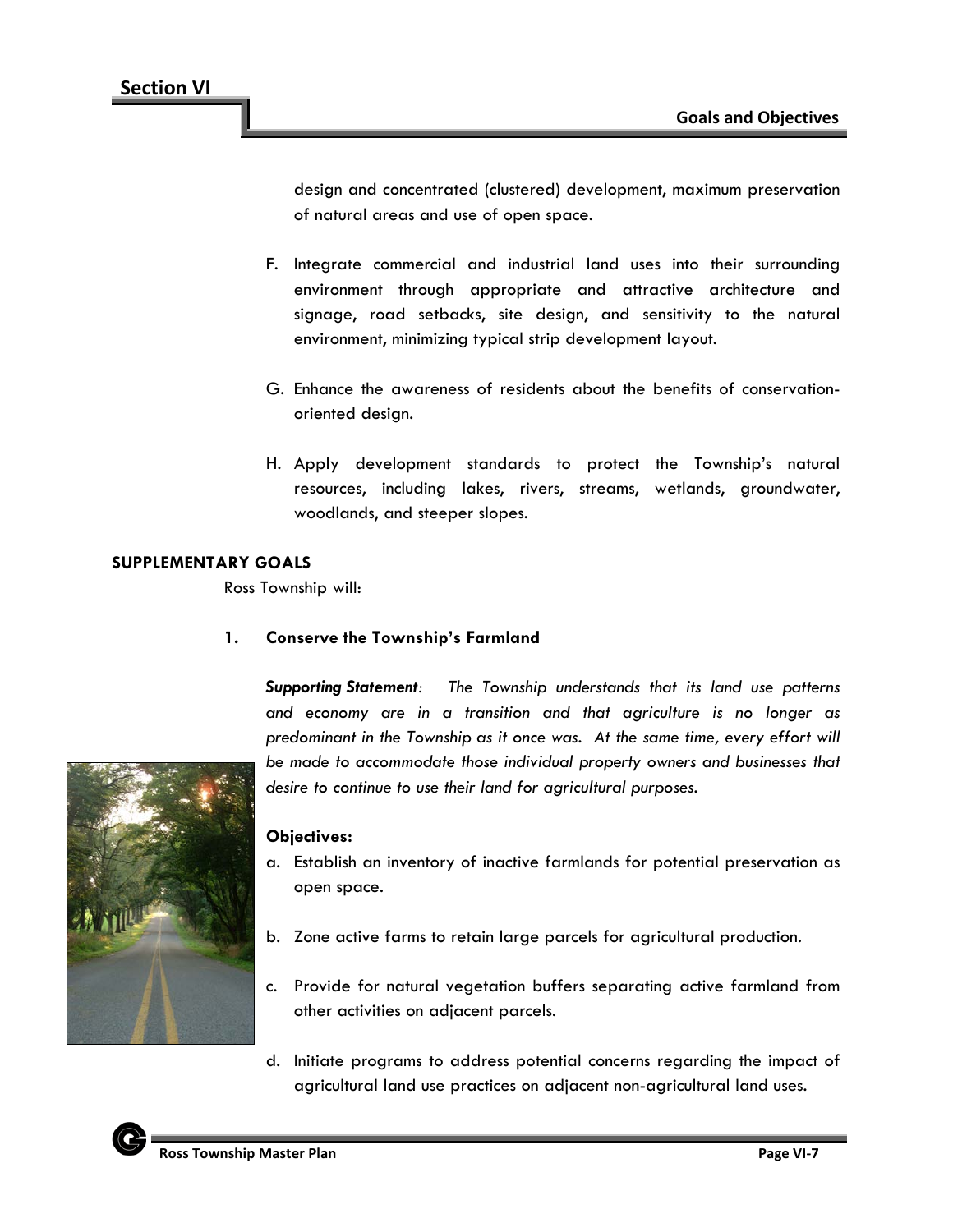## **2. Preserve the Township's Open Space**

*Supporting Statement: Open space (including agriculture) is still the predominant feature of the Township and thus defines the character of the Township that makes it attractive to those who live here.*

#### **Objectives:**

- a. Institute both land use regulations and development incentives to encourage open space preservation.
- b. Promote the establishment of conservation easements in appropriate locations.
- c. Inform property owners and developers of the value of preservation and enhancement of open space in site design and construction.
- d. Provide for public purchase of development rights as appropriate.

#### *3.* **Protect the Township's Natural Resources**

*Supporting Statement: The natural features of the Township are held in high regard by local residents and officials and are major attributes that comprise the Township's "quality of life." These features cannot be sacrificed for development.*

- a. Incorporate measures to protect viewsheds, surface soils, woodlots, natural vegetation, lakes, rivers, streams and groundwater through Township development regulations.
- b. Encourage innovative site design measures that will optimize protection and enhancement of natural resources.
- c. Promote access to local resources for technical assistance in techniques and practices for resource protection.

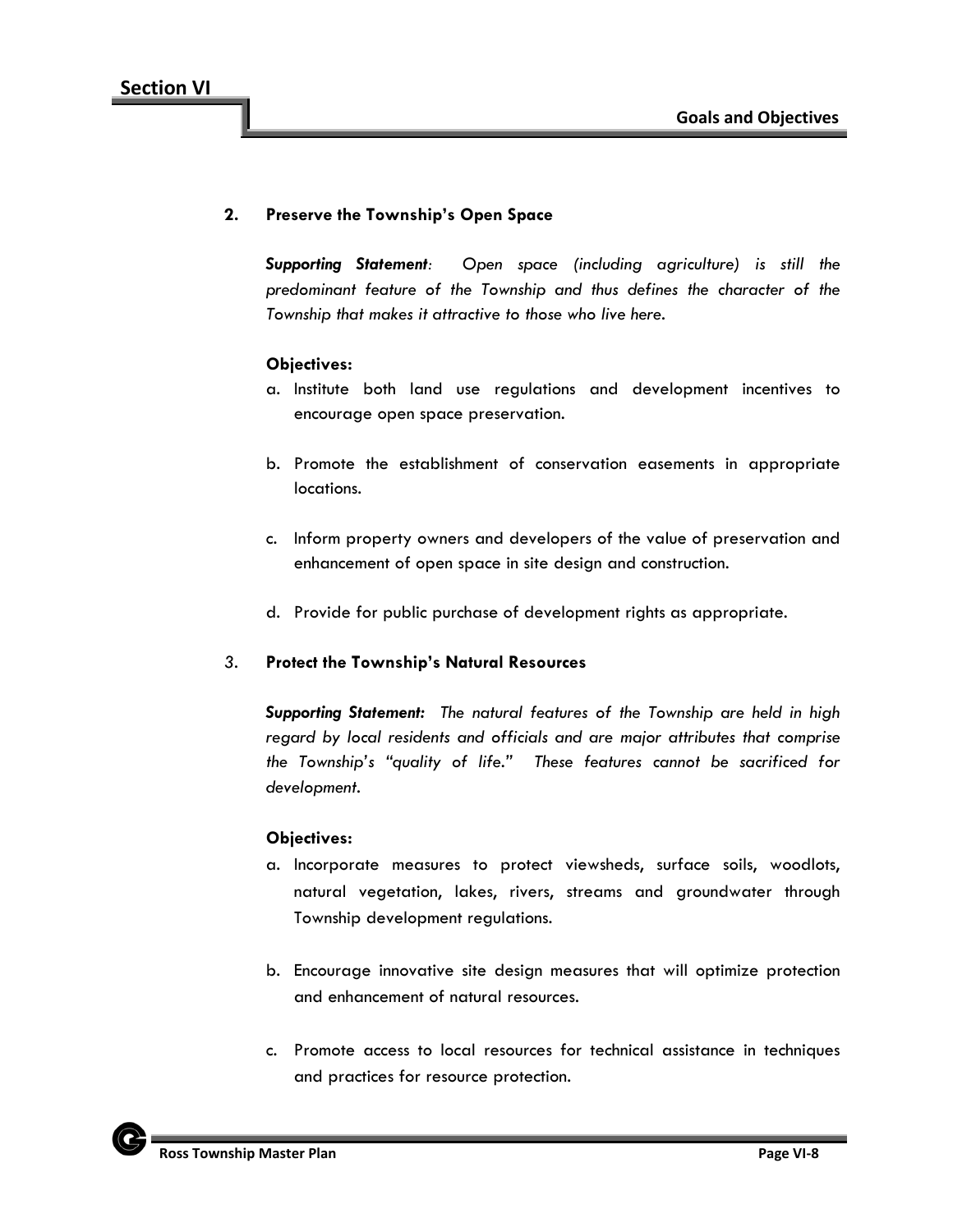## **4. Protect the Quality of the Township's Ground and Surface Waters**

*Supporting Statement: The highest intensity of land uses within the Township occurs around its major bodies of water. At the same time, individual wells provide the source of water for residents and businesses. The quality of both of these resources must be protected to sustain the viability of the Township for living, working, and recreation.*

- a. Identify environmentally sensitive areas along the Kalamazoo River, Augusta Creek and Township lakes, ponds, tributaries and wetlands to preserve for plant, wildlife and fish habitat.
- b. Preserve surface water quality by establishing buffer regulations along rivers, streams, lakes and wetlands.
- c. Work with private watershed groups and community organizations to establish a comprehensive approach to water resource protection.
- d. Continue to be an active member in the Four Township Water Resources Council, and support its mission of Farmland, Open Space and Water Quality Protection.
- e. Promote storm water management practices throughout the Township.
- f. Prevent potential groundwater contamination from individual septic systems, agricultural activities and industrial/commercial processes
- g. When demand requires, consider wellhead protection program for potential municipal wells.
- h. Establish measures that will preclude over-utilization of the Township's lakes.

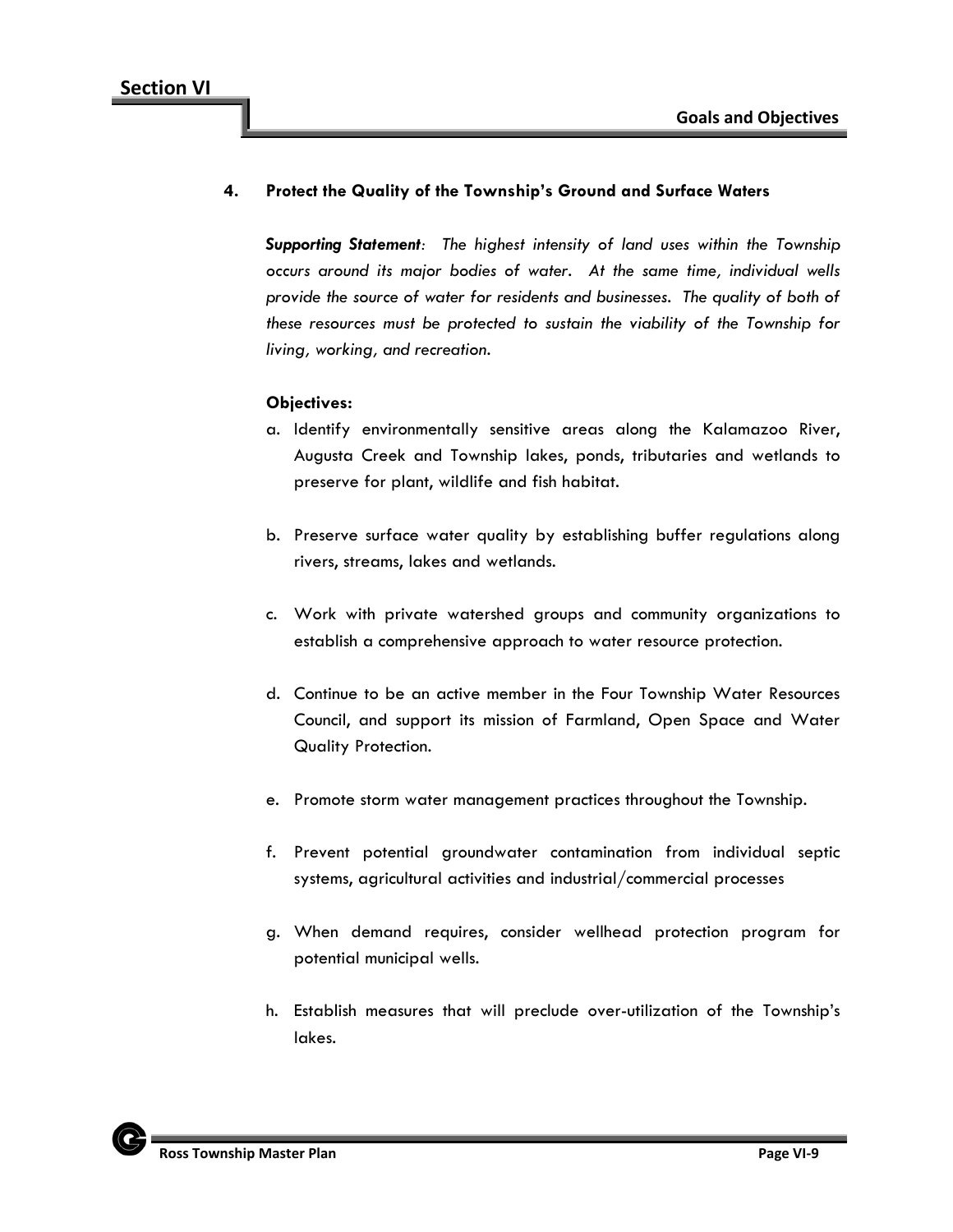**5. Protect the quality of the Gull Lake watershed to preserve the health of Gull Lake as a natural resource and to sustain the viability of the surrounding area for living, working and recreation.**

*Supporting Statement: Wetlands and drainage systems within the Gull Lake watershed will be protected in recognition of their role in preserving the health of the watershed. Care will be taken to not exceed the carrying capacity of the watershed, both ecologically and recreationally. With each site plan review or other land use decision, natural feature and water quality protection will be a consideration while recognizing and honoring the importance of the watershed in the local economy and in its impact on property values.*

- a. Coordinate watershed protection efforts among Barry, Prairieville, Richland and Ross townships through local zoning ordinances and master plans.
- b. Establish the site plan review process as an effective mechanism to implement watershed protection techniques.
- c. Engages in joint, advanced site plan review training that incorporates natural features and water quality protection. This training should be ongoing. As watershed technology advances and new members are appointed to applicable boards and commissions.
- *d.* Employ water quality protection techniques at the watershed level through planning and zoning, especially through the site plan review process. For larger scale projects, the planners in the affected township are encouraged to communicate with planners in other watershed communities to provide additional professional resources to the Planning Commission.
- *e.* Incorporate groundwater protection programs in the zoning ordinance and other applicable regulations.

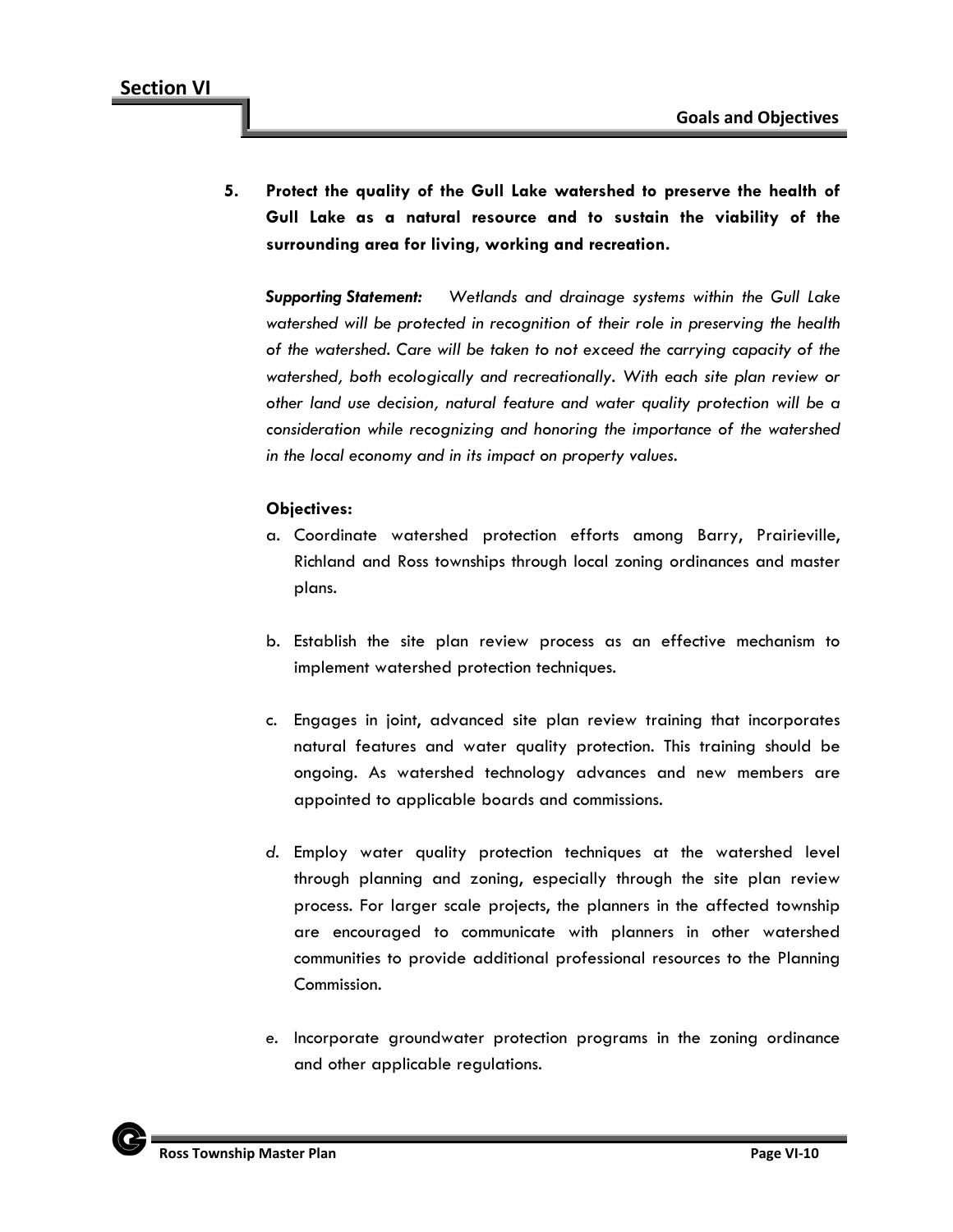- *f.* Incorporate best management practices for storm water management techniques in the zoning ordinance and other applicable regulations.
- *g.* Employ watershed protection techniques through zoning, including but not limited to:
	- *use of overlay zones, planned unit development or open space development for sensitive parcels*
	- *use of conservation easements in open space and planned unit developments to protect open space areas in perpetuity.*
	- *use of noncontiguous planned unit developments to place a higher density development away from sensitive natural features.*
	- *use of natural buffers neat the lake, drainage ways and wetlands in new developments.*
	- *where appropriate, allow developers to restrict the use of property through conditional rezoning when necessary to protect natural features.*

# **6. Facilitate Residential Development That Will Maintain the Rural Character of the Township**

*Supporting Statement: Residential development is the predominant man-made*  development pattern in the Township. While construction of new residences will *naturally reduce the amount of open space, the design and character of residential land use can impact positive or negatively upon the character of the remaining open space. The Township desires to integrate open spaces and residential development within a compatible framework that enhances both.*

# **Objectives:**

a. Institute incentives for providing and sustaining open spaces within residential development, including ample road setbacks.

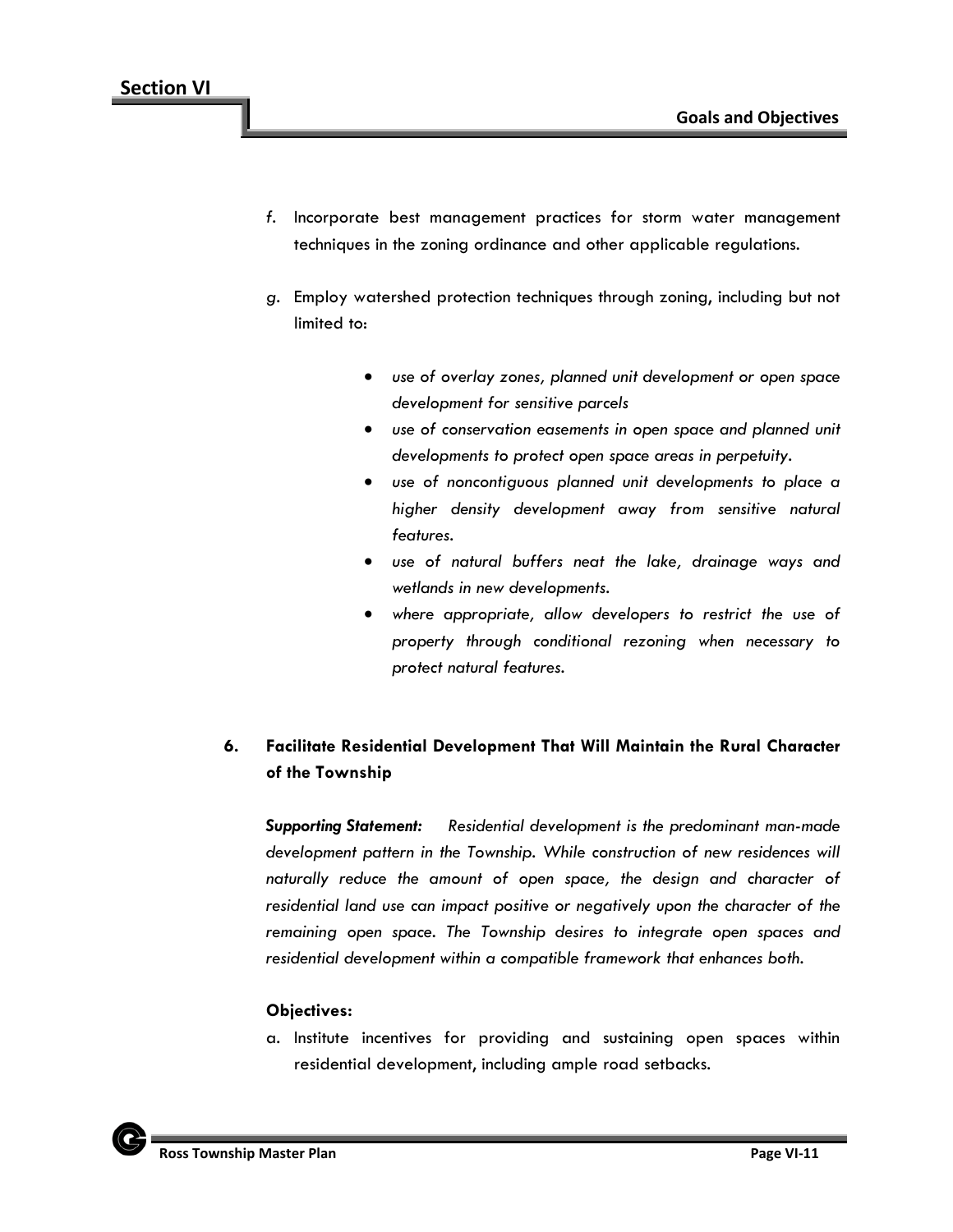- b. Encourage planned residential developments including road setbacks that will incorporate the natural environment and topography into the design of building sites.
- c. Concentrate multiple-family residential development in designated locations and promote multiple-family site design that fits into the rural character of the Township.
- d. Utilize cluster/open space residential development concepts.

# **7. Develop and Apply Innovative Development Standards and techniques**

*Supporting Statement: An important aspect of achieving compatibility between the built environment and the Township's natural environment is the application of innovative and creative site design and building techniques that fit well with the Township's desire to retain its rural character.*

#### **Objectives:**

- a. Provide continuous opportunities for the Planning Commission Zoning Board of Appeals and Township Board to be informed and educated about "state-of-the-art" planning and zoning techniques.
- b. Establish a pro-active approach to implementing the programs and recommendations set forth in this Plan.
- c. Encourage creative development patterns that accommodate and enhance natural features while providing for efficient circulation and aesthetic design within site plan review standards.

# **8. Assure a Safe and Efficient Network of Streets and Roads**

*Supporting Statement: Transportation patterns and land use are interdependent. The Township desires to ensure that its network of streets and* 

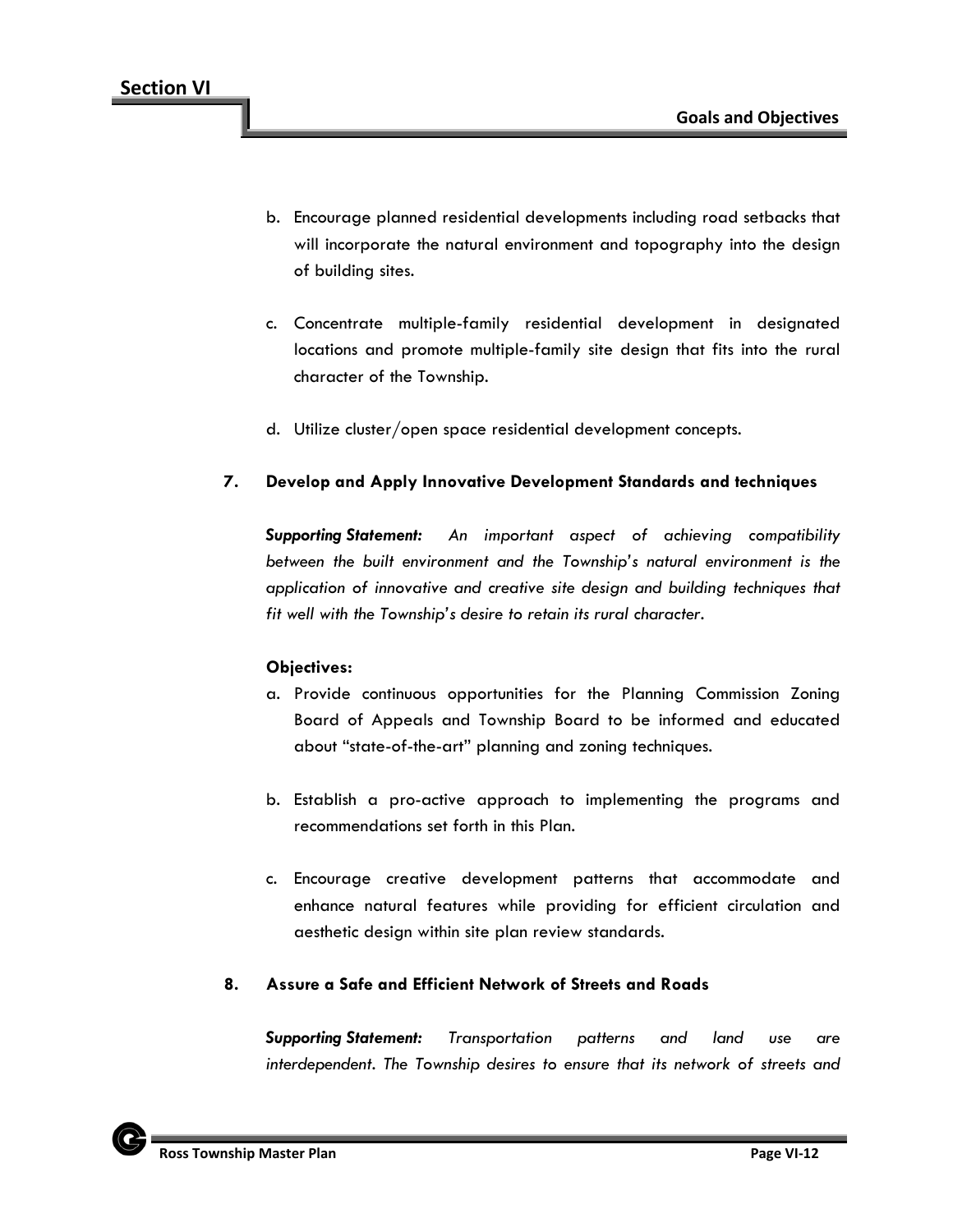*roads is established in conjunction with the placement of residential, commercial, industrial and recreational activities in a cost-effective and environmentally sensitive manner. Additionally, the Township does not want to establish a standard or process whereby the construction of enhancement of new streets and roads will lead to unforeseen or unwanted development.*

## **Objectives:**

- a. Work with the Kalamazoo County Road Commission to identify existing and anticipated future transportation needs on County-maintained facilities and ensure that adequate funding is available for proper maintenance of Township roads.
- b. Develop regulations for private roads to ensure they meet appropriate construction and maintenance standards.
- c. Correct poorly marked intersections and blind spots in Ross Township using appropriate signage.
- d. Promote bike lanes along Township roads and a coordinated hiking/ biking/cross-country skiing trail system, including enhancement of the North Country Trail and coordination with large institutional property owners, as well as County and State transportation agencies.
- e. Establish ample setback standards for buildings and signs along roadways to enhance and preserve the Township's rural character.

#### **9. Provide Adequate Public Services and Facilities**

*Supporting Statement: "Adequate" public services are those that will meet or*  exceed the expectations of the Township's residents and businesses within the *financial resources of the Township's government. That includes public safety, recreation, building and zoning administration and clerical operations and other services and facilities that will add to the satisfaction of living or working within the Township.*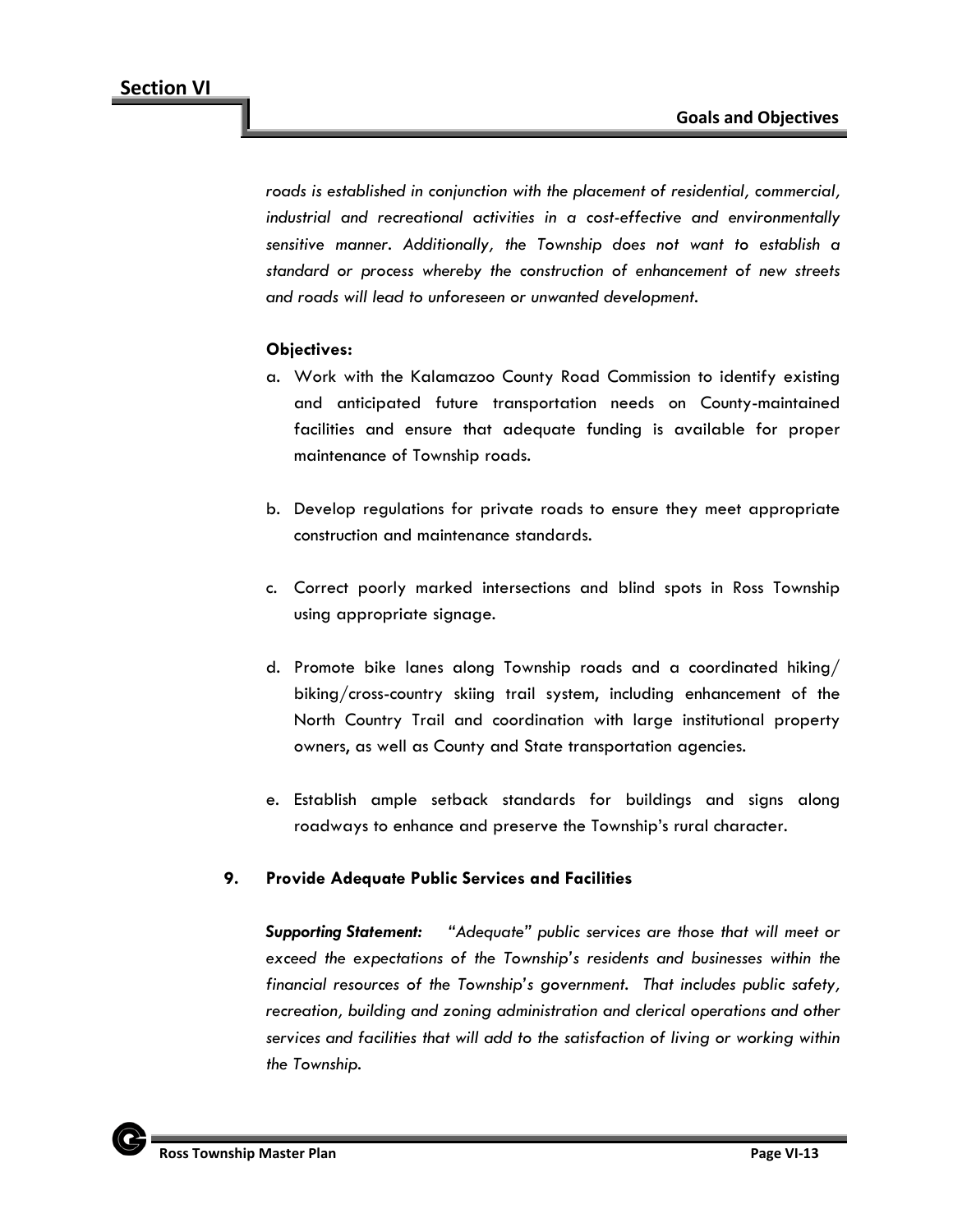# **Objectives:**

- a. Adopt levels of service standards that best fit the needs of the Township and continue to monitor and amend those levels of service as development occurs (avoid providing enhanced levels of service that will promote undesirable development).
- b. Increase the use of technology in the day-to-day operations of the Township.
- c. Encourage buried utilities where practical to enhance rural character (e.g. buried electrical and phone lines.
- d. Acquire "state-of-the-art" equipment when determined to be costeffective to facilitate improved operations.
- e. Retain high skill levels among Township staff and committees through adequate and appropriate continuing education efforts.
- f. Require the provision of utilities on the basis of "concurrency" where public utilities are necessary for any particular development within the Township.

*(Concurrency is an approach that ensures that public facilities and services are provided at the same time development occurs. These services are planned well in the future within a phased approach and are constructed on a "pay as you go" basis. If public utilities are not scheduled for an area proposed for development, the development cannot occur, unless the development pays for the extension of utilities.)*

- g. Require electric, telephone, and cable utilities for all new residential and nonresidential developments to be placed underground.
- **10. Assure a Planned, Concentrated Approach to Commercial and Industrial Development**